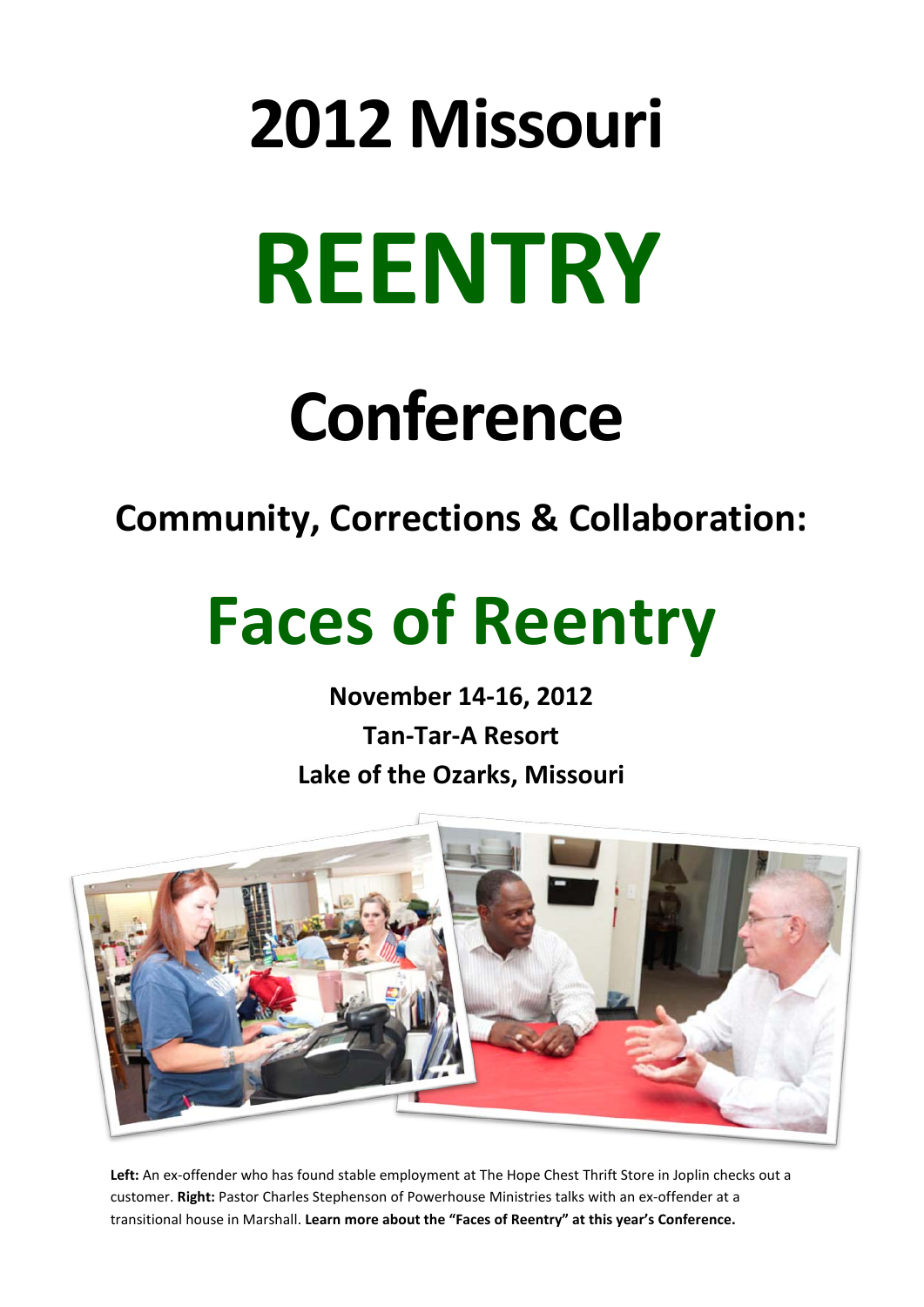## **Conference Registration Information:**

\$110 special conference registration fee per person (includes conference materials, welcome reception, two breakfasts and a lunch). This fee does not include guest rooms at Tan-Tar-A. The registration fee increases to \$125 per registrant after October 12, including on-site registrations. Walk-ins are not encouraged. CEUs planned to be awarded. Please register for the sessions you plan to attend.

### **Tan-Tar-A Room Information:**

\$62 special Tan-Tar-A room rate per person, per night. Discounted room rates will be honored through October 31. Make reservations by calling **1-800-826-8272**, or by clicking the link below. Ask for the "**arch**" room rate or type it in as the Group ID if registering online.

#### **Cut and paste this link into your browser to register for conference and hotel rooms:**

http://www.stlarchs.org/news--events/archs-news/230-register-for-the-2012-missourireentry-conference.html



**Top Left:** An ex-offender at The Hope Chest Thrift Store in Joplin moves inventory to be processed. **Top Right and Bottom:** Inmates at the Missouri Eastern Correctional Center prepare for their release by journaling their thoughts and working with a mentor.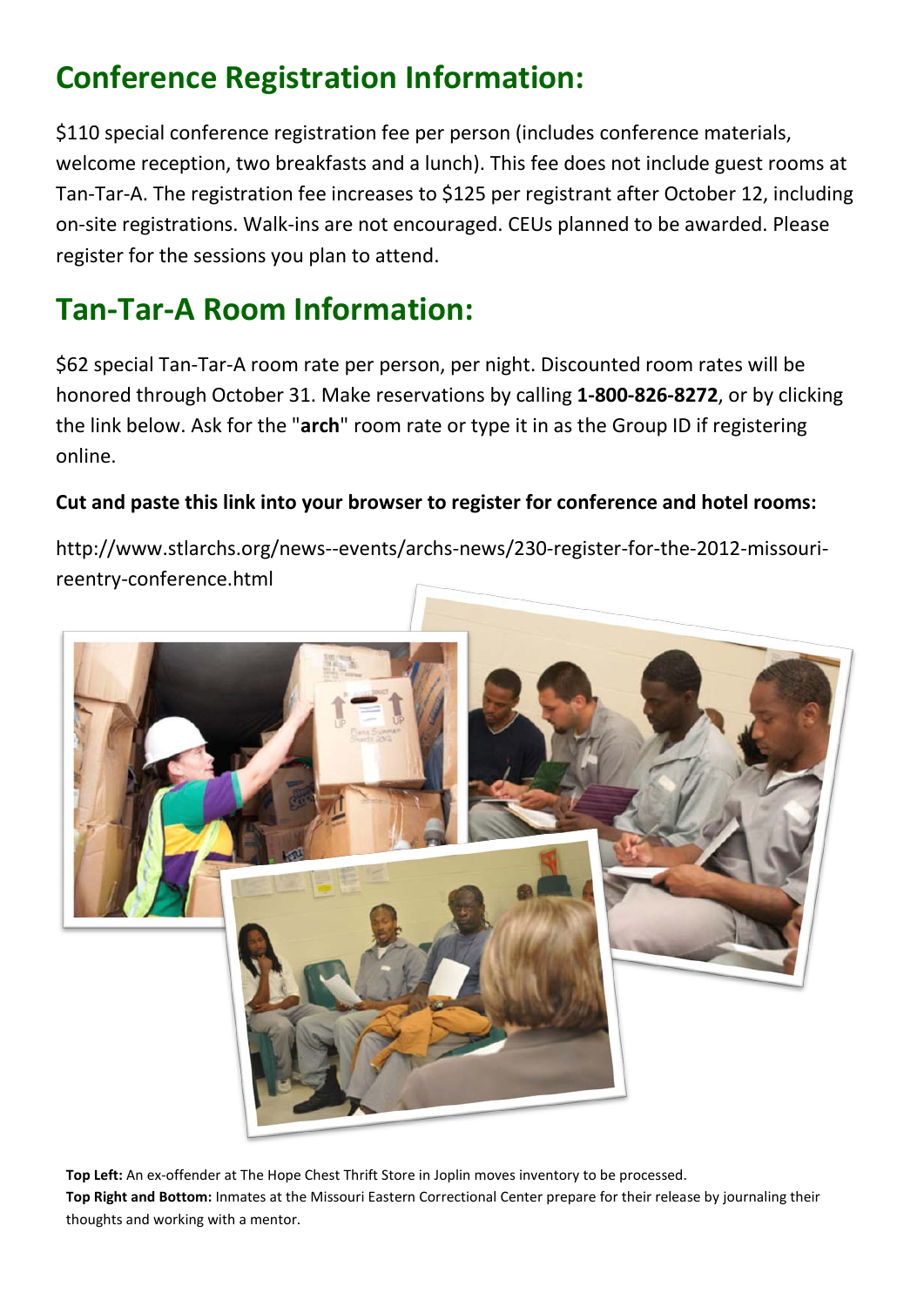### **Conference Schedule:**

| <b>Wednesday, November 14, 2012</b>                                      |
|--------------------------------------------------------------------------|
| 11 am - 6 pm<br><b>Conference Registration</b>                           |
| 1:30 - 5:30 pm                                                           |
| Pre-Conference Session: Looking Through the Lens of the Client           |
| 2:15 - 3:30 pm<br>Wednesday Afternoon Pre-Conference Breakout Session 1: |
| Sex Offenders: How Did I Cross That Line? - The Deviant Cycle            |
| Introduction to Probation and Parole Supervision                         |
| The Dyad Dance                                                           |
| You Have A Job Interview-Now What?                                       |
| Appropriate Use of Medications for Offender Long Term Recovery           |
| Step by Step: Community Reentry Application                              |
| 3:45 - 5 pm                                                              |
| Wednesday Afternoon Pre-Conference Breakout Session 2:                   |
| Women's Need for Successful Reentry                                      |
| Drug Endangered Children: The True Cost of Substance Abuse               |
| Getting Right with Uncle Sam: IRS Resources for Clients                  |
| Going to a 12-Step Meeting                                               |
| What's New with Work Ethics                                              |
| Preparing for Success - The Interview Process                            |
| 5:30 - 7:30 pm                                                           |
| <b>Wednesday Welcome Reception</b>                                       |

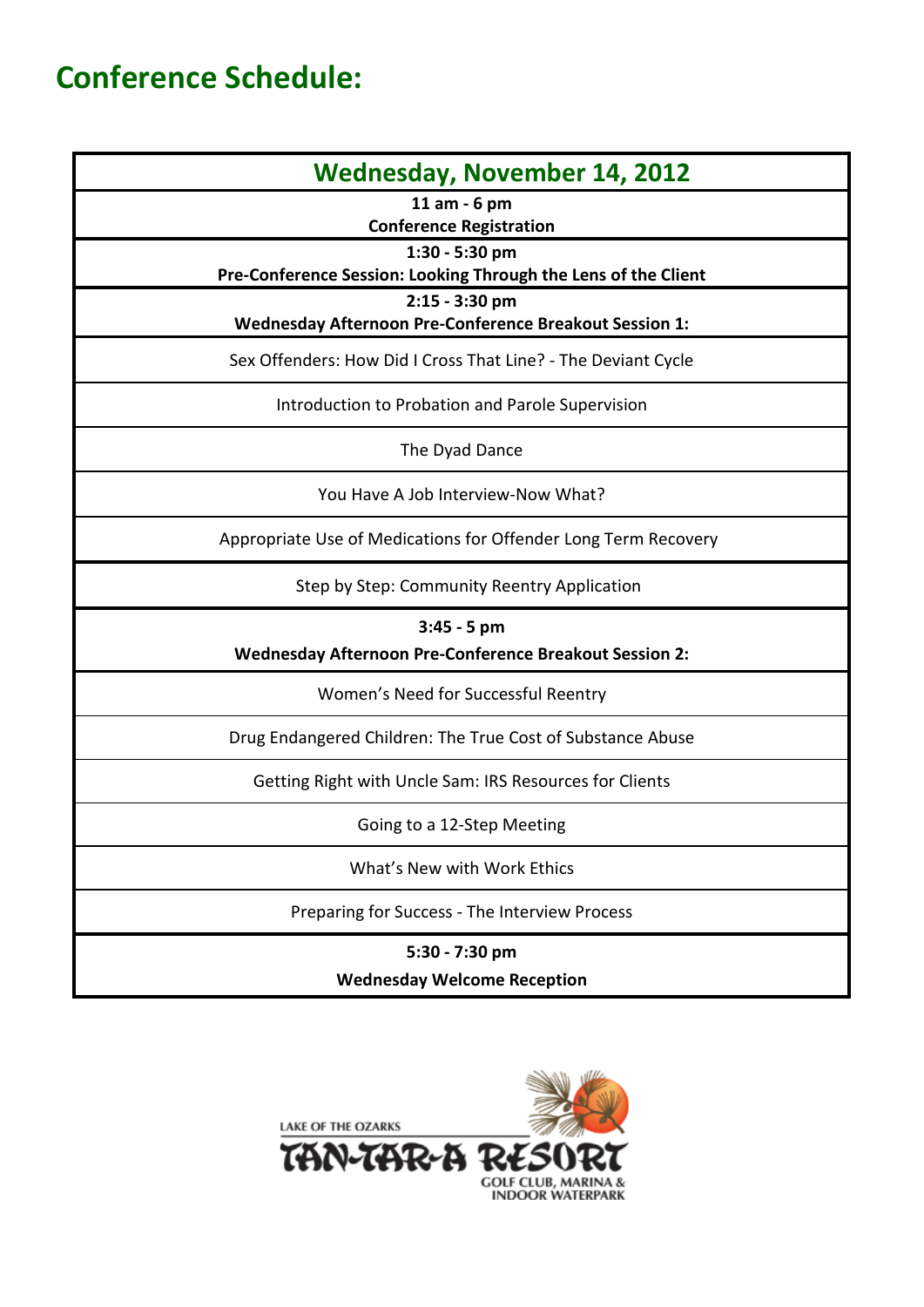| Thursday, November 15, 2012                                                                |
|--------------------------------------------------------------------------------------------|
| 8 am - 3 pm                                                                                |
| <b>Conference Registration</b>                                                             |
| $7:30 - 9$ am                                                                              |
| <b>Thursday Breakfast</b>                                                                  |
| $8:30 - 9$ am                                                                              |
| <b>Thursday Opening Session and</b>                                                        |
| "Faces of Reentry" Presentation<br>$9 - 9:15$ am                                           |
| <b>Break</b>                                                                               |
| $9:15 - 10:15$ am                                                                          |
| <b>Thursday Morning Breakout Session 1:</b>                                                |
| Law Enforcement and Reentry                                                                |
| Post Incarceration Transitions: Impact of an Arts/Social Work Intervention                 |
| Career Readiness and High Demand Jobs: The Hope of Something More                          |
| Are We Helping or Hurting?                                                                 |
| DAI Work Release Partnership                                                               |
| Faces of Our Success: Springfield, Mo. Reentry Stories                                     |
| The Benefits of Restorative Justice Practices in the Reentry Process                       |
| Behavioral Health Challenges and Solutions for Prisoner Reentry                            |
| 10:30 - 11:30 am                                                                           |
| <b>Thursday Morning Breakout Session 2:</b>                                                |
| Video Resumes: Overcoming Barriers to Secure Employment                                    |
| Women and Reentry: Combining Supportive Housing with Comprehensive Services                |
| Successful Reentry: A Live Case Study                                                      |
| <b>Restorative Justice</b>                                                                 |
| Finding Solutions to the Economic Realities of Persons with Legal Convictions              |
| From The Inside Out                                                                        |
| The Seven Steps for Quick and Successful Job Search for Ex-Offenders                       |
| The Family and Offender Reunited (F.O.R.) Program, an Effective Community Collaboration to |

Improve Reentry and Reduce Recidivism



**Left:** Shari Morlang, District Administrator of Division of Probation and Parole in Kansas City, checks in with a recently released exoffender to discuss his transition back into the community.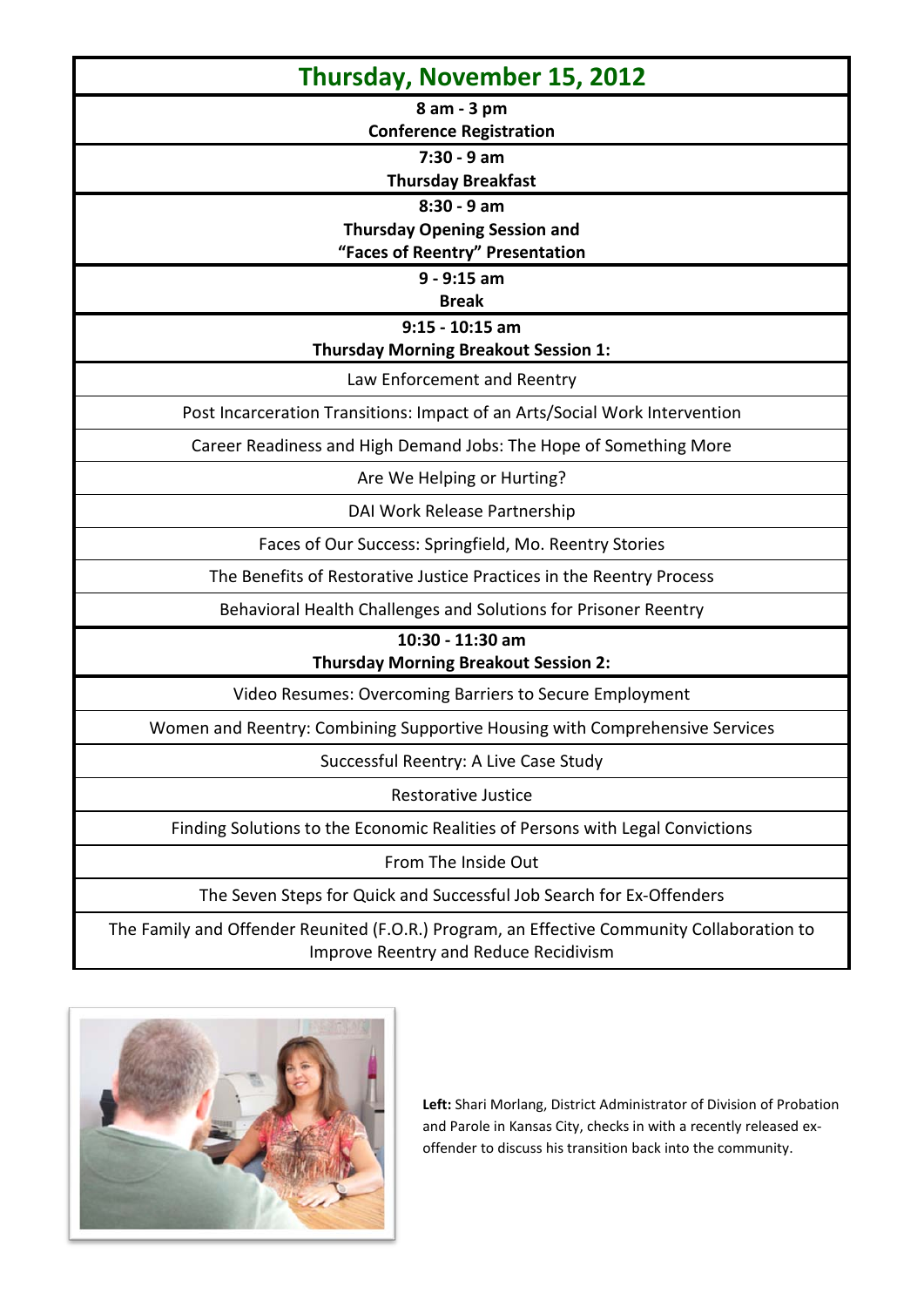#### **Thursday, November 15, 2012 continued**

**11:45 am - 1:15 pm**

**Thursday Luncheon Session:**

**Robbie Montgomery and Tim Norman**

#### **Sweetie Pie's**

**1:30 - 2:45 pm**

**Thursday Afternoon Breakout Sessions:**

Ingredients of a Successful Reentry

Using Developmental Assets for Comprehensive Treatment Planning (DYS)

Standing Together

Prison Rape Elimination Act: What Does it Mean?

Family Reunification for the Ex-Offender Population

Where Compassion and Accountability Meet: New Perspectives on Offender Rehabilitation

Building Strong Community Teams: Looking at Sustainable Community Partners

Creating an Effective Transitional Housing Program

**3 - 4 pm**

#### **Thursday Afternoon Session: Carlyle I. Holder, President The National Association of Blacks in Criminal Justice**



**Left:** Robbie Montgomery and her son Tim Norman of Sweetie Pie's in St. Louis will be Thursday's luncheon speakers.

*Photo courtesy of OWN.*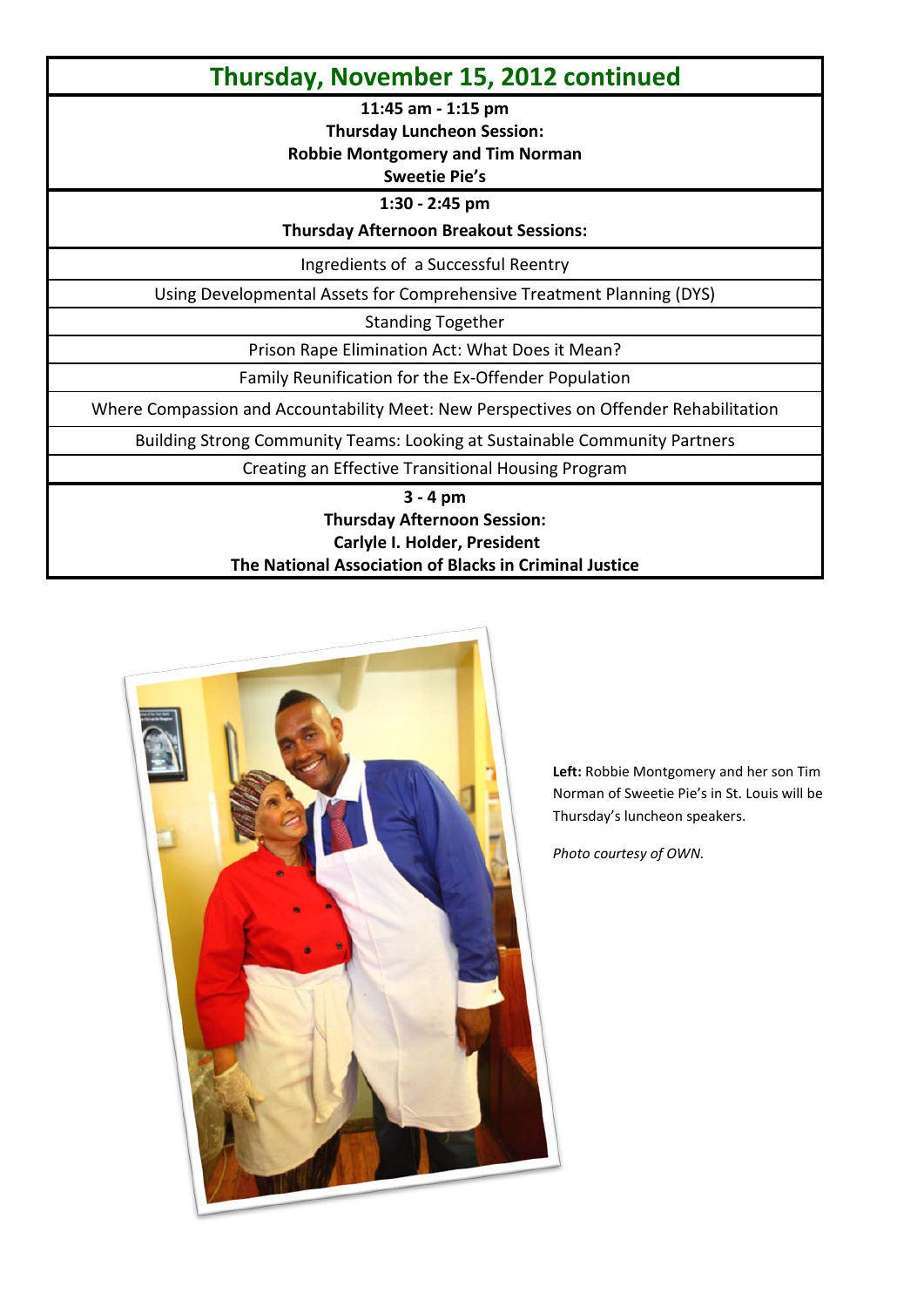**Left:** Soon to be released Inmates at the Women's Eastern Reception, Diagnostic and Correctional Center discuss future plans and preparation for the reintegration back into society. **Right:** An ex-offender at a transitional house in Marshall works to keep his life back on track after being released from prison.



| Friday, November 16, 2012                                                                                |
|----------------------------------------------------------------------------------------------------------|
| $7:30 - 9$ am<br><b>Friday Continental Breakfast</b>                                                     |
| $8:30 - 9:30$ am<br><b>Friday Morning Session:</b><br>Designer Drugs (Spice/K2, "Bath Salts" and Beyond) |
| $9:45 - 10:45$ am<br><b>Friday Morning Breakout Session</b>                                              |
| <b>Welcome Back: Community Reintegration</b>                                                             |
| Impact of Parental Incarceration: What Children Want to Know                                             |
| Developing Support Programs for Female Ex-Offenders                                                      |
| The Great Divide: Bridging the Skills Gap for Job Seekers                                                |
| Utilizing Health Information Technology to Engage, Serve, and Retain Clients                             |
| Kansas City Recovery Systems of Care for Reentry                                                         |
| Services for Transitioning Veterans from Incarceration to Society                                        |
| 11:15 am - Noon<br><b>Faces of Reentry Panel</b>                                                         |
| Noon - 12:15 pm<br><b>Friday Closing Session</b><br><b>Pick up CEU Certificates</b>                      |